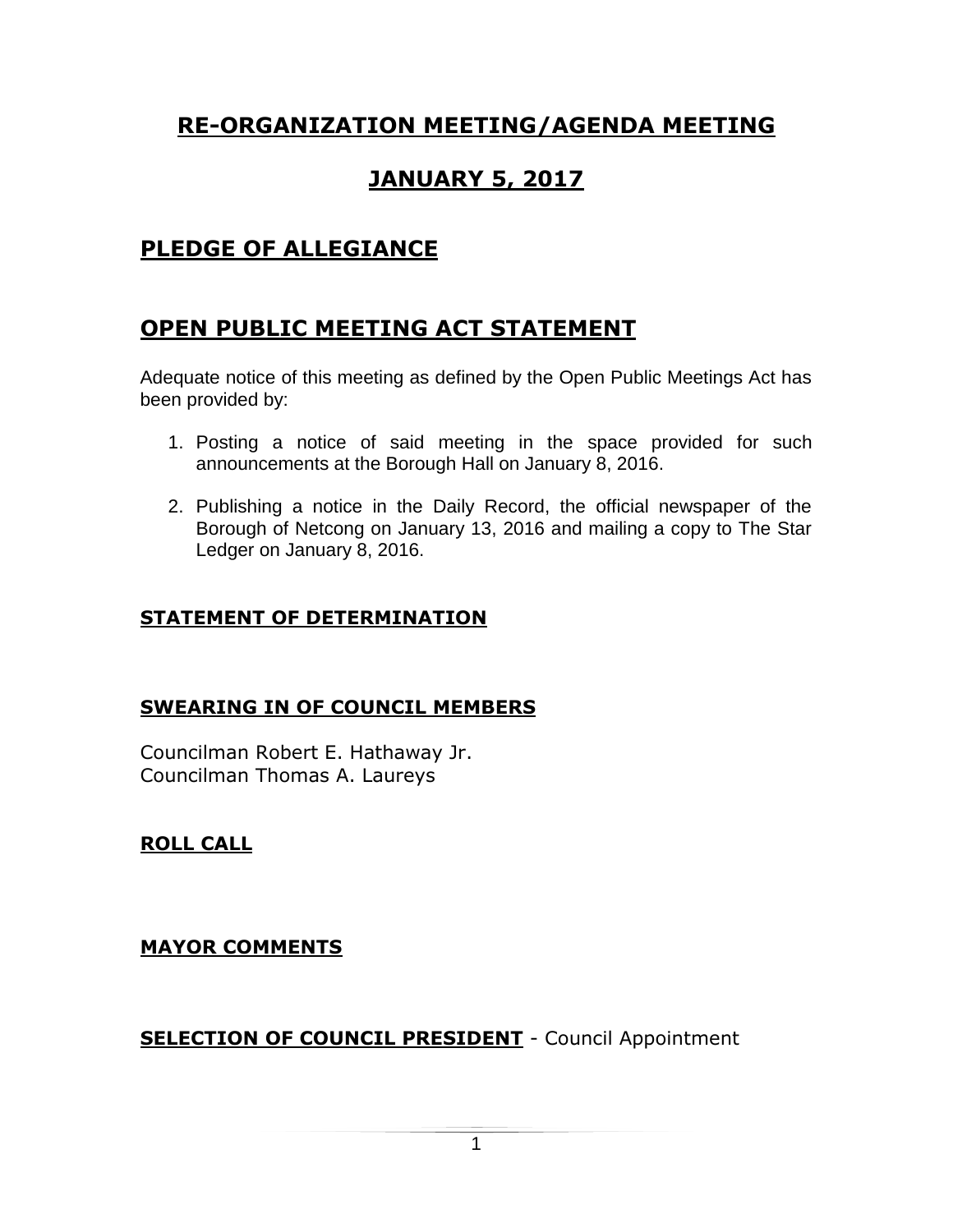## **RESOLUTION 2017-20 - TO RECOGNIZE VOLUNTEER OF THE YEAR**

#### **PRESENTATION OF VOLUNTEER OF THE YEAR AWARD**

**APPOINTMENT OF COUNCIL COMMITTEES:** (Mayor's Recommendation with Advice & Consent of the Council) Finance & Insurance: E. Still J. Sylvester Economic Development: R. Hathaway E. Still Public Safety: **J. Sylvester** E. Koster (Police, Fire, Rescue) Dept. of Public Works & Utilities: E. Koster R. Hathaway Recreation: P. Butler T. Laureys Public Services: T. Laureys P. Butler (Human Services Recycling & Solid Waste Disposal)

Motion to approve the above listed committee assignments.

**MAYOR APPOINTMENTS** (Requires Advice and Consent of the Council) (Appointments 1 year unless otherwise noted)

Zoning Officer/Code Enforcement Officer: Ralph Blakeslee

Deputy Code Enforcement Officer: Harry Garlick

Treasurer: Anna Madonna

Deputy Borough Clerk: Ralph Blakeslee

Deputy Tax Collector: Laura Amada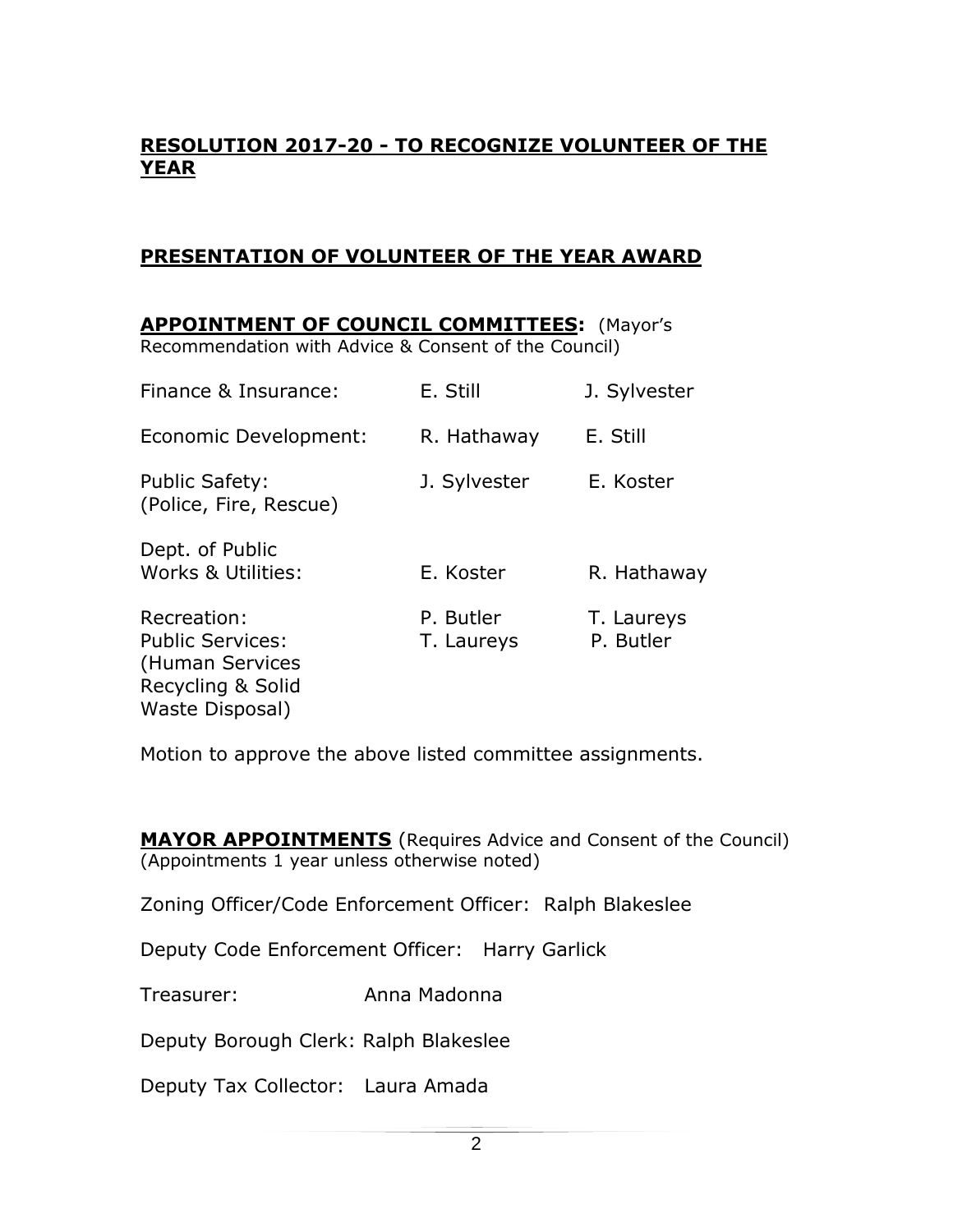| Ralph Blakeslee                                                                                                                                                                                                                                                           |
|---------------------------------------------------------------------------------------------------------------------------------------------------------------------------------------------------------------------------------------------------------------------------|
| Cynthia Eckert                                                                                                                                                                                                                                                            |
| Ralph Blakeslee                                                                                                                                                                                                                                                           |
| Cynthia Eckert                                                                                                                                                                                                                                                            |
| Assessment Searcher: Cynthia Eckert                                                                                                                                                                                                                                       |
| Recycling Coordinator: Thomas Mendel                                                                                                                                                                                                                                      |
| Ronald Puco - Cert. $\#110806$<br>Michael Pellek - Cert. #101410<br>Robert Rush - Cert. #106898<br>Mark Sylvester – Cert. $\#177302$                                                                                                                                      |
| Joseph P. Beach<br><b>Harry Garlick</b><br><b>Gerard Hardiman</b>                                                                                                                                                                                                         |
| <b>Shannon Fluke</b>                                                                                                                                                                                                                                                      |
| (N.J.S.A.40A40:9-154.1-1 yr. terms)<br>Benjamin Dalessandro<br><b>William Hart</b><br>Sandra Mendel<br>Annette Ribaudo<br>Ralph Simmerano<br>Melissa Sylvester<br>Michael Depew<br><b>Robert DiBernard</b><br>Philip Grippaldi<br>Sam Gugliemini<br><b>Richard Sodano</b> |
|                                                                                                                                                                                                                                                                           |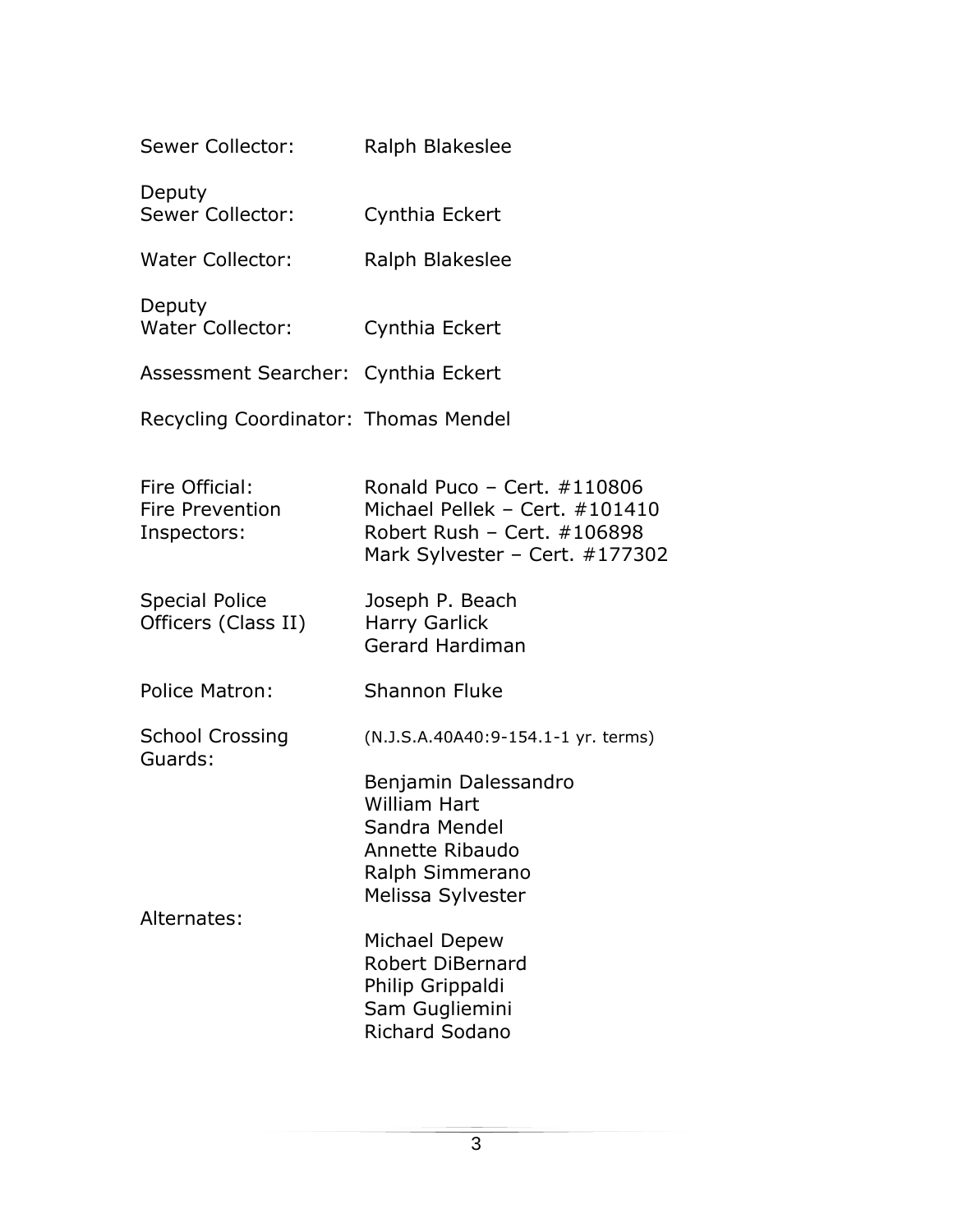Lake Musconetcong Regional Planning Board: Robert Hathaway Jr. (4 Year Term Exp. 12/31/2020)

Board of Health: Patricia Butler - (3 Year Term Exp. 12/31/19) No Appointment Made (to fill 3 Year Term Exp. 12/31/17) No Appointment Made (3 Year Term Exp. 12/31/18)

Motion to Approve the Above Listed Appointments.

Planning Board: Class 1 - Mayor Joseph Nametko (1 year term-No Action Required)

(Mayor Appointments – No Vote Required)

Class 2 – Wayne Anthony (1 year term)

Alternate  $#1 - No$  Appointment Made

Alternate #2 – No Appointment Made

(Council Appointment)

Class 3 – Elmer Still (1 year term) Council Representative

Motion to approve the Class 3 Appointment.

Recreation Commission: (Mayor Appt.-No vote required)

Alan Cook - 5 Year Term – Expires 12/31/2021 Sharon Still - 5 Year Term – Expires 12/31/2021

Patricia Butler - Council Liaison (1 year term) (Council Appointment)

Motion to approve Council Appointment: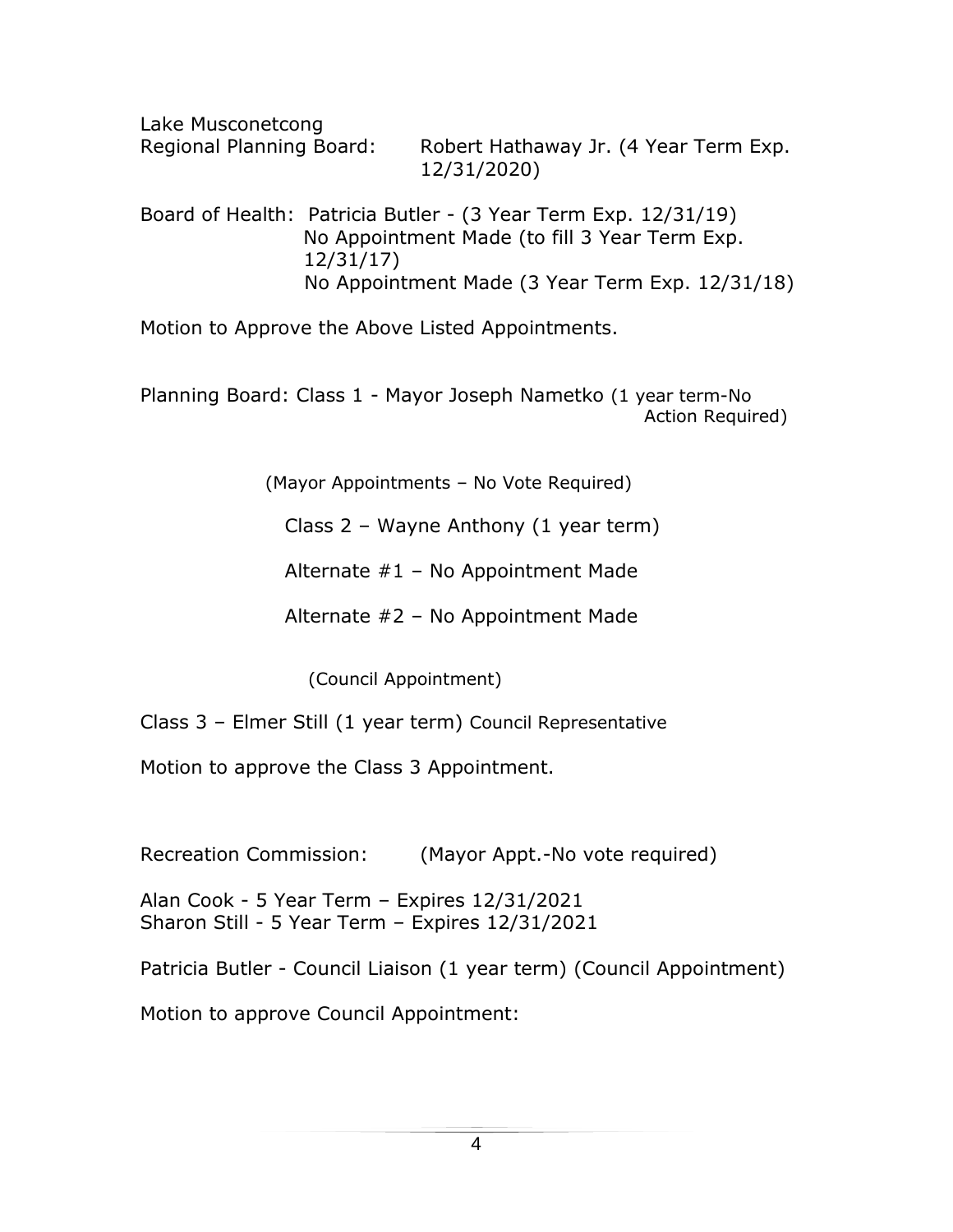Municipal Alliance Committee:

Theresa Vervaet (3 year term) Expires 12/31/2019

Officer Thomas Borgia (3 year term) Expires 12/31/2019

No Appointment Made (4 year term) Expires 12/31/2020

Patricia Butler – Council Liaison (1 year term)

Motion to approve Council Appointment:

# **COUNCIL APPOINTMENTS**

Community Development Revenue Sharing Committee Appointments for 2017:

Joseph Albensi - (Appointment by Mayor)

Ralph Blakeslee, Alternate - (Appointment by Mayor)

Joseph A. Nametko, Mayor - (Appointment by Governing Body)

Motion to approve the above listed appointment.

| Animal Control<br>Officer:           | Thomas Mendel (1 year term)   |
|--------------------------------------|-------------------------------|
| Alternate Animal<br>Control Officer: | Joseph Fiorello (1 year term) |

Motion to approve the above listed appointments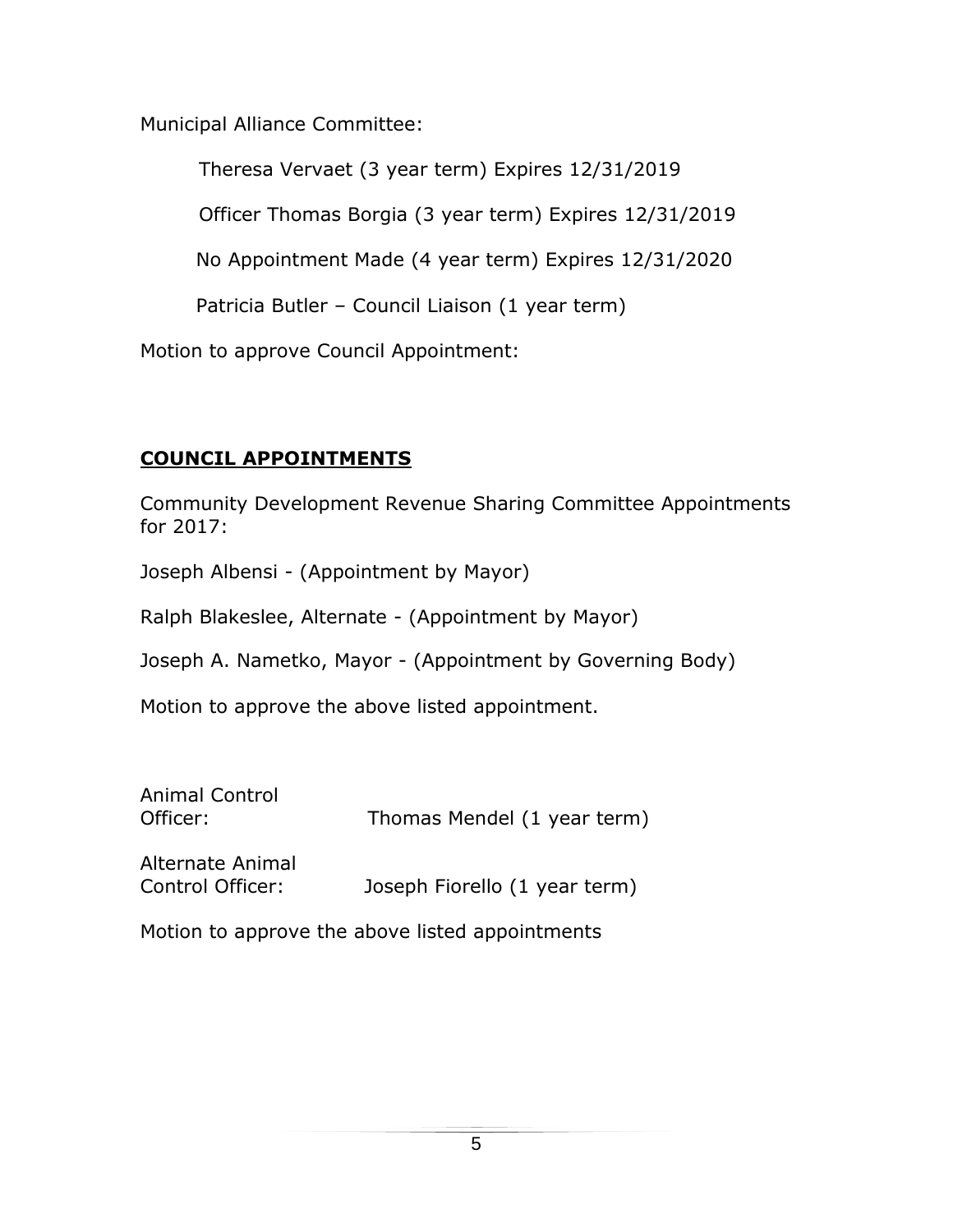# **SPECIAL IMPROVEMENT DISTRICT OF NETCONG BOROUGH, INC.**

### **Appointment of Trustees:**

Joseph A. Nametko, Mayor, Ex Officio Robert Hathaway, Council Representative (Appointed by Council - 1 year term)

Motion to adopt the above referenced appointments.

### *RESOLUTIONS*

- 1. Resolution #2017-1 To Honor Volunteers
- 2. Resolution #2017-2 Authorizing the Award of a Contract for Professional Services for the Borough Attorney, Anthony M. Bucco, Esq. for 2017.
- 3. Resolution #2017-3 Authorizing the Award of a Contract for Professional Services for Special Tax Counsel, Fred Semrau, Esq. for 2017.
- 4. Resolution #2017-4 Authorizing the Award of a Contract for Professional Services for Borough Auditor, Valerie Dolan of Nisivoccia LLP for 2017.
- 5. Resolution #2017-5 Authorizing the Award of a Contract for Professional Services for the Borough Engineer, Robert Guerin of Guerin & Vreeland Engineers for 2017.
- 6. Resolution #2017-6 Authorizing the Award of a Contract for Professional Services for the Bond Council to Steven Rogut of Rogut McCarthy, LLC
- 7. Resolution #2017-7 Depositories for 2017 as Follows: Fulton Bank Inc. Valley National Bank TD Bank New Jersey Cash Management Fund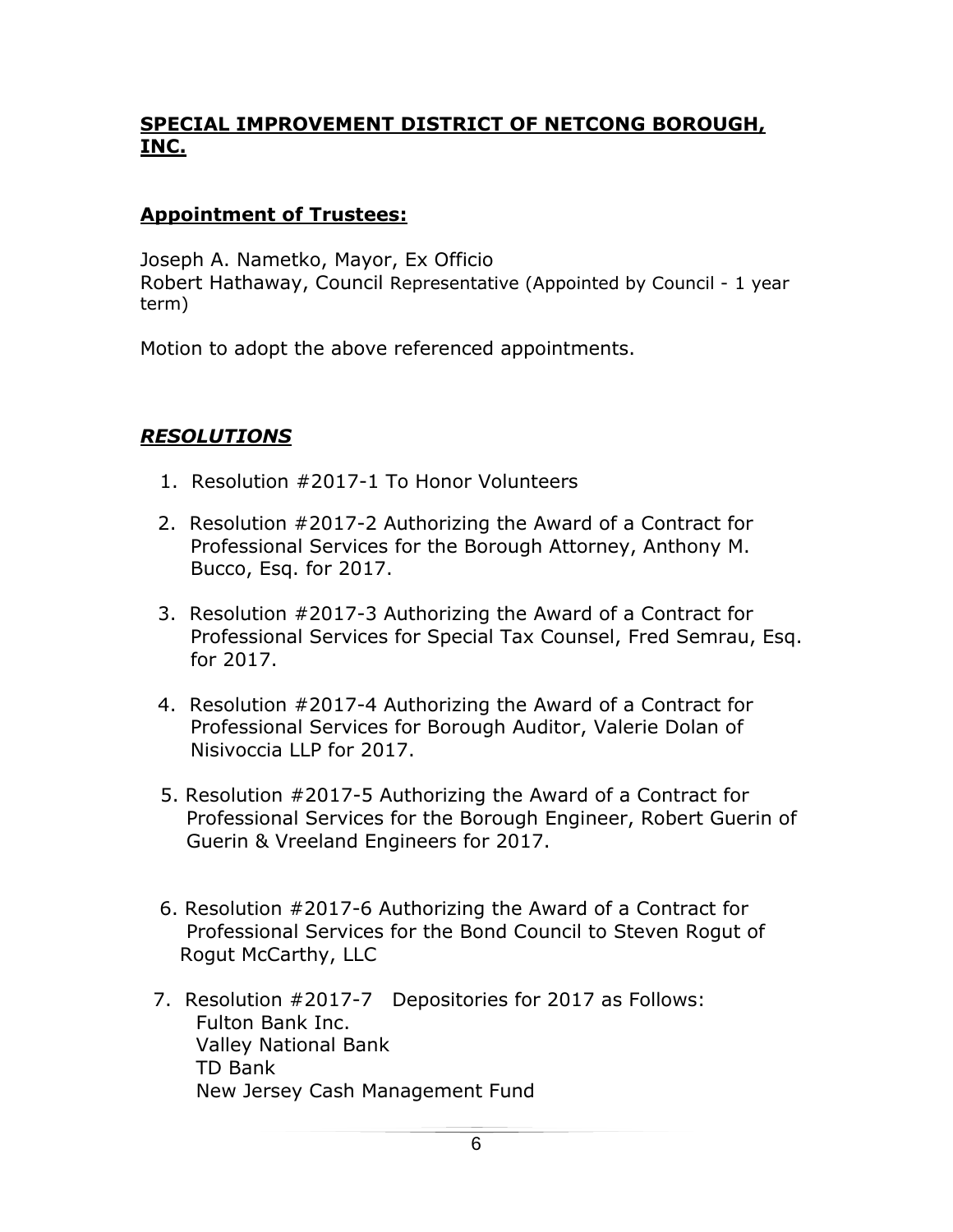- 8. Resolution #2017-8 Official Newspapers as Follows: Daily Record and The Star Ledger
- 9. Resolution #2017-9 Resolution Designating Newspapers to Receive Notices and Fixing Charges.
- 10. Resolution #2017-10 Fixing Rates of Interest (8%) and Penalty on Delinquent Taxes, (18%) Assessments and Other Municipal Charges.
- 11. Resolution #2017-11 Authorizing Investments by the Borough in Certain Bonds and Other Obligations.
- 12. Resolution #2017-12 Regular Public Meeting Dates and Work Session Dates of the Borough Council of the Borough of Netcong.
- 13. Resolution #2017-13 Authorizing Temporary Appropriations as Provided by N.J.S.A.40A:4-19.
- 14. Resolution #2017-14 To Appoint Ralph Blakeslee and Elmer Still, As Commissioner and Alternate for the Morris County Joint Municipal Insurance Fund.
- 15. Resolution #2017-15 To Appoint Ralph Blakeslee as Public Agency Compliance Officer.
- 16. Resolution #2017-16 To Appoint the Vozza Agency as the Borough of Netcong's Risk Management Consultant.

17. Resolution #2017-17 – Providing the Advice and Consent to the Appointment of the Members of the Board of Trustees of Netcong Borough, Inc. the District Management Corporation of the Borough's Special Improvement District

18. Resolution 2017-18 – To Reappoint Cynthia Eckert Tax Collector of the Borough of Netcong

### **Motion to Adopt Resolutions 2017-1 to 2017-18**